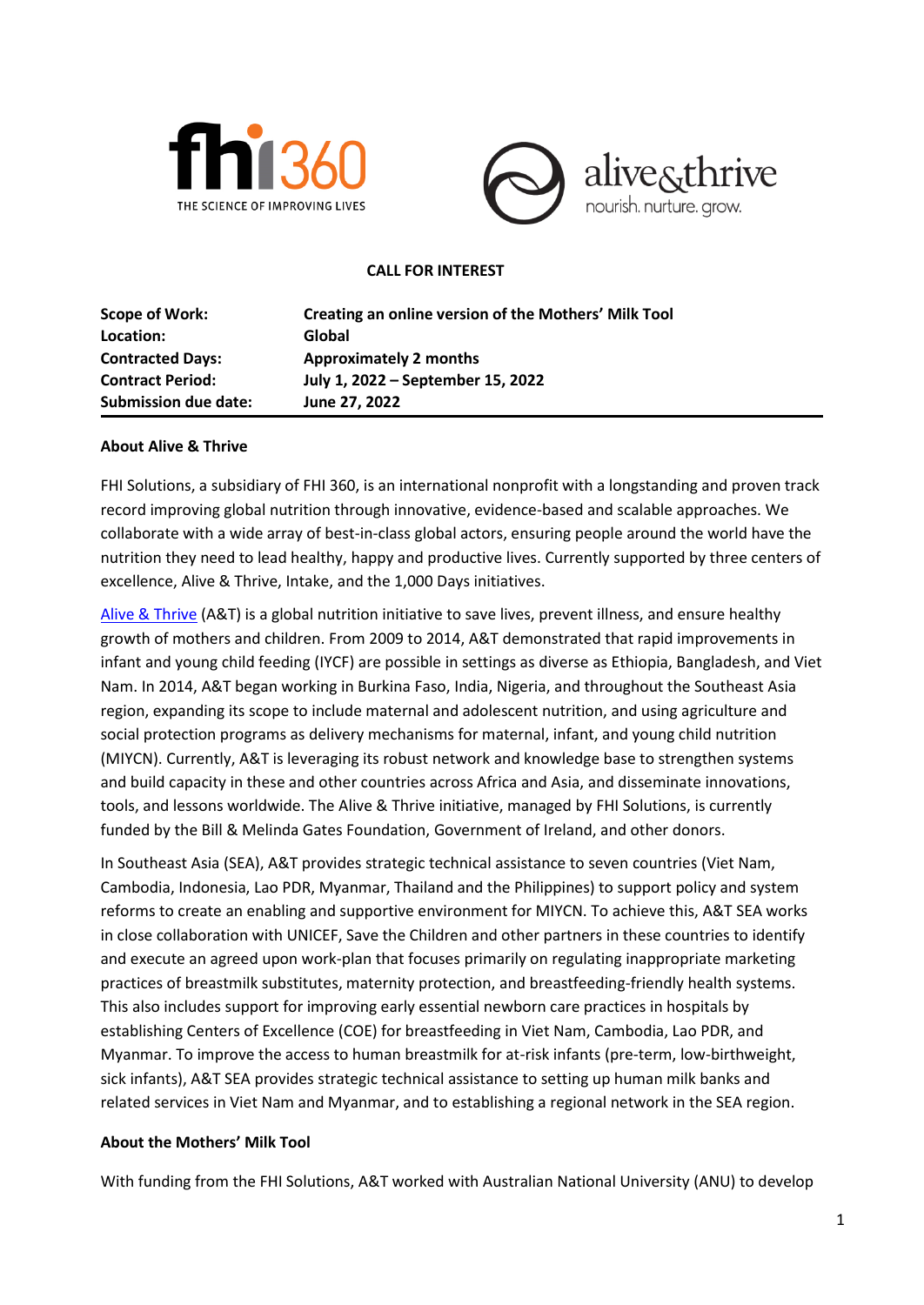Mothers' Milk Tool in an excel format. Please refer to the Mothers' Milk Tool websites [\(Valuing](https://nceph.anu.edu.au/research/projects/valuing-breastfeeding-through-mothers-milk-tool)  [breastfeeding through the Mothers' Milk Tool\)](https://nceph.anu.edu.au/research/projects/valuing-breastfeeding-through-mothers-milk-tool) for information about the tool and download the excel tool. The previous online Tool that could be used as an example for this work is [The Cost of Not](https://www.aliveandthrive.org/en/the-cost-of-not-breastfeeding)  [Breastfeeding \(aliveandthrive.org\).](https://www.aliveandthrive.org/en/the-cost-of-not-breastfeeding)

A&T is seeking for a firm or Vietnamese consultant(s) to create an online version of the Mothers' Milk Tool. The specific tasks include:

- 1. Review the Mothers' Milk Tool and draft the plan for the development
- 2. Develop and online version of the Mothers' Milk Tool. Expect specifications / functions of the online tool include:
	- a. Country calculator
	- b. Individual calculator
	- c. Country report
	- d. Other parts of the tool
	- e. User management (e.g., those who can edit data and upgrade the tool; no need to manage individual users)
	- f. Support multiple languages
- 3. Integrate other parts of the tool (A&T will provide contents):
	- a. Introduction
	- b. Advocacy brief
	- c. Acknowledgement, References
	- d. User manual (e.g., Video clips)
- 4. Design/format the online tool to comply with the organizational guidelines
- 5. Deploy website to A&T websites
- 6. Ongoing support and backstop

### **Deliverables and due dates:**

| <b>No</b>      | <b>Deliverables</b>                                                                         | Due date        |
|----------------|---------------------------------------------------------------------------------------------|-----------------|
| $\mathbf{1}$   | Plan for the development of the Mothers' Milk Tool (Task<br>1)                              | July 15, 2022   |
| $\overline{2}$ | Draft version of the Mothers' Milk Tool (Task 2)                                            | August 10, 2022 |
| 3              | Final version of the Mothers' Milk Tool (Tasks 2-4)                                         | August 20, 2022 |
| 4              | The Mothers' Milk Tool online functioning in A&T websites<br>(Task 5)                       | August 30, 2022 |
| 5              | Agreement on the ongoing support (Task 6 can be<br>integrated into the original agreement). | August 30, 2022 |

### **Expected Profile of the consultant**

The consultant or person in charge is expected to meet the following requirements and demonstrate the following competencies:

- Bachelor's degree in computer science, information technology, or related discipline.
- Experience in developing online systems and tools, especially in the health sector.
- Knowledge and experience working with government agencies and/or NGOs is preferred.

### **How to apply**

Applications to this Call for Interest (CFI) should be submitted by email to the attention to both Tuan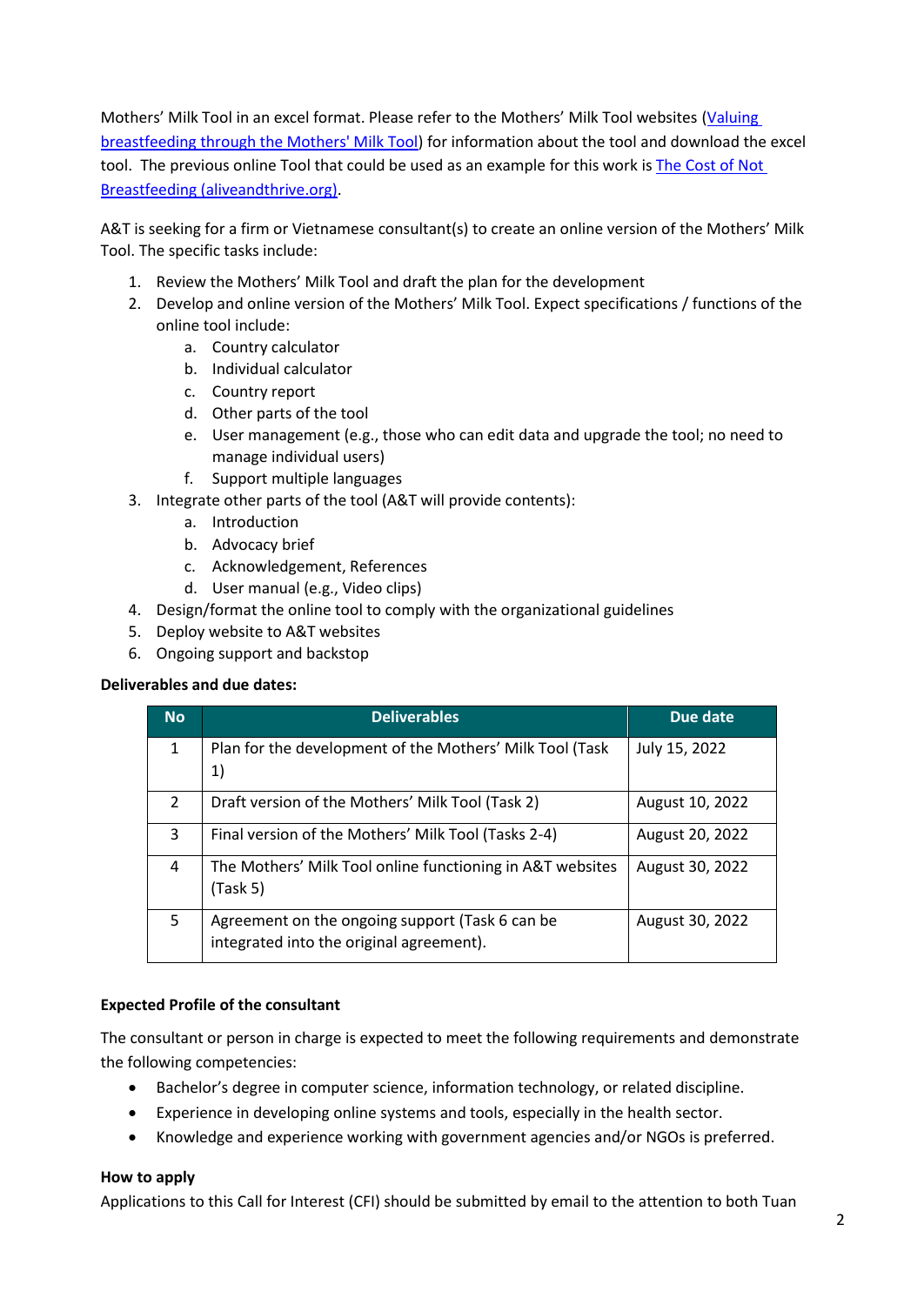Nguyen (Dr.), tnguyen@fhi360.org and Mien Nguyen (Ms.), [ntmien@fhi360.org](mailto:ntmien@fhi360.org) no later than June 27, 2022, 17:00 (Hanoi time), with the following information:

- 1. A brief cover letter or email demonstrating you meet the competencies above and confirmation to meet above deadlines.
- 2. Proposed approaches for constructing these tasks (about two pages, it's acceptable to use bullet points when appropriate).
- 3. Estimate budget and justification about the rate.
- 4. Up to four examples of relevant work (OK to be in Vietnamese).
- 5. An updated CV/profile of key personnel.
- 6. A completed and signed biodata form (form posted with this CFI, applicable for consultant)

Applications received after this date and time may not be accepted for consideration. FHI Solutions LLC/FHI 360 will acknowledge receipt of your application by email and shortlisted candidates shall be contacted for an interview. Applications must be submitted in electronic formats.

## **CONTRACT MECHANISM**

FHI Solutions LLC/FHI 360 anticipates issuing a firm fixed price work order. The work order will be issued in USD to the responsive offer or whose quote meets the above requirements and offers a competitive price. Once an award is issued, it will include a fixed price payment based on completion of the scope of work, with payments linked to timely submission and approval of deliverables.

### **EVALUATION CRITERIA:**

### **Applications will be evaluated and ranked by a committee on a best value basis according to the criteria below. Only offerors able to provide all of requirements listed above will be considered.**

Selection shall be based on the following weighted categories:

- **1. Quality and appropriateness of proposed approaches: 40 points**
- **2. Amount and appropriateness of the required budget: 40 points**
- **3. Past performance: 20 points**

*NOTE: FHI Solutions LLC/FHI 360 will not compensate the individual for its preparation of response to this CFI nor is the issuing of this CFI a guarantee that FHI 360 will award a contract.* 

### **TERMS AND CONDITIONS**

Offerors are responsible for review of the terms and conditions described below and in the award template attached.

### **Withdrawal of Applications**

Applications may be withdrawn by written notice, email or facsimile received at any time before award.

# **False Statements in Offer**

Offerors must provide full, accurate and complete information as required by this solicitation and its attachments.

### **DISCLAIMERS AND FHI SOLUTIONS/FHI 360 PROTECTION CLAUSES**

• FHI Solutions LLC /FHI 360 may cancel the solicitation and not make an award